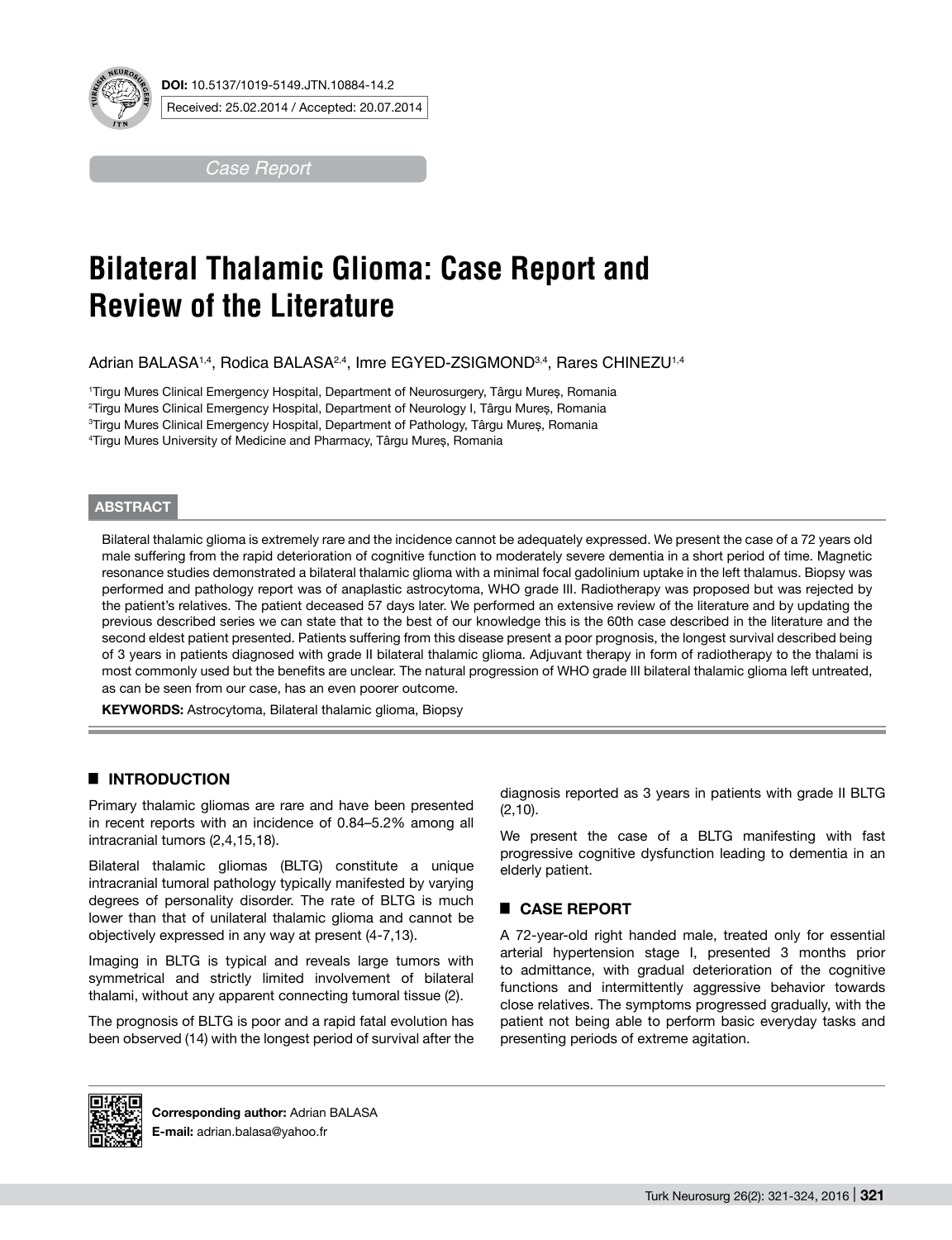A cerebral computed tomography (CT) scan was performed and showed bilateral thalamus swelling and protrusion into the third ventricle without hydrocephalus or enhancement after the administration of intravenous contrast agent. A magnetic resonance imaging (MRI) was performed showing homogenous bilateral thalamic lesions of hypointense appearance on T1-weighted sequences with one minimal unilateral left focal uptake after administration of gadolinium and homogenous hyperintense appearance on T2 and fluid attenuated inversion recovery (FLAIR) sequences (Figure 1A-C).

The patient presented to our department with a Glasgow Coma Scale (GCS) score of 14 points (ocular 3 points, verbal 5 points, motor 6 points), Functional Assessment Staging Test (FAST) value of grade 6a – moderately severe dementia, somnolence alternating with periods of extreme agitation, presenting signs of sensory ataxia, and without motor deficit. A left thalamic stereotaxic biopsy with the target set on the focal enhancement was proposed.

Due to poor cooperation, the patient was sedated and intubated before the placement of the CRW Radionics head frame (Radionics, Plainsboro, New Jersey, USA). Contiguous 2 mm slices were performed on a 1 Tesla machine. Data was fed into the StereoPlan Software (Version 2.0, Plainsboro, New Jersey: Radionics, 2003) and a left thalamic biopsy through a left parietal burrhole was planned and performed. Using a side-cutting 2.0 mm brain biopsy needle and negative pressure, 5 samples were obtained using a target offset of 2 mm. Frozen sections were not available.

The histopathological aspect revealed highly dense cellular and vascular tissue with cells showing a gemistocytic appearance, stroma with hemorrhagic foci, and perivascular microgliosis (Figure 2A-C). The final pathological diagnosis was anaplastic astrocytoma, WHO grade III.

An oncology consultation was requested. Radiotherapy to the bilateral thalami was proposed but was rejected by relatives requesting only palliative care. The patient was discharged



**Figure 1:** MRI imaging. **A)** Axial T2-weighted MR shows hyperintensity and bilateral symmetrical diffuse enlargement of thalami. **B)** Axial FLAIR sequence shows bilateral hyperintensity. **C)** T1-weighted gadolinium–enhanced image with the arrow showing the minimal focal uptake in the left thalamus.



**Figure 2:** Histopathological aspects: **A)** Densely cellular and vascular nervous tissue with numerous microglial and gemistocytic elements. Vascular structures present a hyperplastic endothelium (HE stain, 20x); **B)** Immunohistochemical staining for neural filaments reveals a dense structure of the stroma formed by NF-positive neural prolongations (NF stain, 40x); **C)** Immunohistochemical staining reveals the prevalence of GFAP (glial fibrillary acidic protein) positive cells, with fine prolongations densely arranged in between. Besides the irregular aspect of the glial elements, other dysplastic forms can be seen such as voluminous, vacuolar and nucleated nuclei and vascular hyperplasia (GFAP stain, 40x).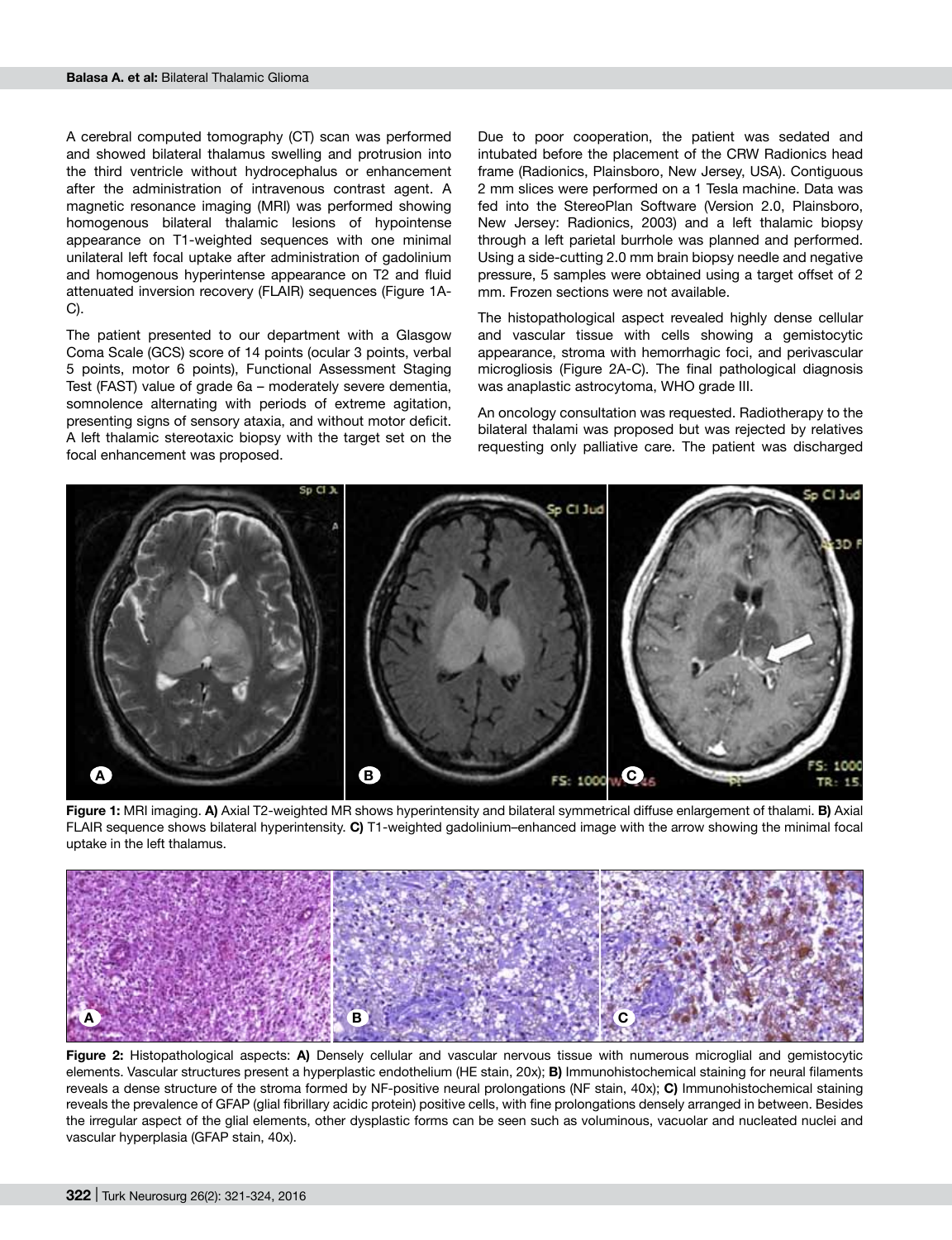**Author, year No. of cases Age range (years) Glioma grade (WHO)** Ruel et al. 1990 (19) 1 1 1 1 2 1 1 2 1 2 1 2 1 1 2 1 1 2 1 2 1 1 2 1 1 2 1 1 2 1 2 1 1 2 1 1 2 1 2 1 2 1 2 1 2 1 2 1 2 1 2 1 2 1 2 1 2 1 2 1 2 1 2 1 2 1 2 1 2 1 2 1 2 1 2 1 2 1 2 1 2 1 2 1 2 1 2 1 2 1 2 1 2 1 2 1 2 1 2 1 Lagares et al. 2004 (11)  $\overline{1}$  1 67  $\overline{67}$  II Kouyatis et al. 2004 (10) 1 65 II

Habek et al. 2007 (7) 1 68 III Frosini et al. 2008 (6) 1 66 II Nakazato et al. 2013 (16) 1 80 II Our case 2014 **1** 1 72 **III** 

**Table I:** Case Reports of Patients Aged over 65 Years Diagnosed with BLT

after 7 days in the same clinical condition as that on admission and died 57 days later.

#### █ **Discussion**

The literature is scant in reports and sometimes confusing in the numbers of cases presented (1,18,20). By performing an extensive review of the literature and updating the already presented series (2,8,21), we can state that a total of 59 cases have been published to the best of our knowledge (excluding the present case).

The age range of the patients is also very wide, varying between 3 months (4) and 80 years (16), with our case (age 72) being the second eldest case reported. There are too few cases reported to correctly assess the prevalence of BLTG for a certain age but we have found that there are only 6 cases reported in patients over 65, possibly implying an earlier onset of this disorder (Table I).

The presentation of BLTG is extremely varied due to the varied involvement of the thalamic tracts, nuclei and pathways of this region. Unfortunately, the early stages of the disease are silent, with the patients having mild signs and symptoms even with large tumors (14). Symptoms mainly comprise mental deterioration, personality changes, and apathy, rather than focal neurological signs (17,21). This is not the case of pediatric patients who rarely present with personality disorders even in the case of large tumors (4,8).

Hydrocephalus is usually absent or mild, and it is not the cause of the raised intracranial pressure, which is due to the direct mass effect of the tumor (4). We believe that the rapid progressive dementia in our patient was secondary to the involvement of the dorsomedial thalamic nuclei and their connections with the temporal and frontal lobes, as described by Hirano and Kouyialis (8,10).

BLTG presents with characteristic imaging features. CT scans show symmetrical isodensity lesions and do not provide eloquent information on the mass effect (18), MRI reveals a hypointense to isointense lesion in T1-weighted images and a homogeneous hyperintense lesion in T2 and FLAIR sequences. Gadolinium enhancement is not present in grade II BLGT, but minimal focal uptake has been described in grade III BLGT (12). Such a minimal focal uptake was also visible unilaterally in the left thalamus in our case (Figure 1C).

Surgical management is restricted due to the eloquence of the area, and the bilateral diffuse involvement of the thalami. There is one anecdotal report of bilateral resection performed by the transcortical-transventricular approach (1) but no information is provided by the authors regarding gross tumor removal and the postoperative status of the patient. Rajput et al. (18) present one case of interhemispheric transcallosal approach, with approximately 30% tumor removal with high morbidity and poor post-operative results. Other authors report biopsy being performed via stereotaxy (4-8,13,17,20,21), neuronavigation guidance (3), or transventricular endoscopic approaches (2,14). One case presenting with unilateral tremor due to bilateral thalamic glioma was treated with unilateral biopsy and lesioning of the ventralis intermedius nucleus and the ventralis oralis anterior – ventralis oralis posterior complex, with good tremor control up to 1 month postoperatively (9).

The histology of BLTG is variable with a predilection being described for grade II (14). The occurrence of BLTG grade III and IV at ages over 65 years is extremely rare with only two other cases having been reported (Table I).

The role of adjuvant therapies such as radiotherapy, brachytherapy or chemotherapy remains unclear (2,4,14,18). Our patient has not received adjuvant treatment in any way and we can speculate that the natural progression of type III BLTG is extremely aggressive as our case died 6 months after the onset of symptoms.

#### █ **Conclusion**

Bilateral thalamic gliomas are extremely rare and constitute severe tumoral pathology. The origin is most probably different than unilateral thalamic gliomas (18). Even large tumors can present only with mild cognitive dysfunctions and not with focal signs at first. Surgical and adjuvant therapy do not tend to improve the survival of these patients. As presented in our case report, WHO grade III BLTG in patients over 60 years of age is even more uncommon and has a poorer outcome.

#### █ **References**

1. Aljassar M, Alawadi Y, Attia HM, Al-Sheikh TM, Sharma BS: Bilateral thalamic oligodendroglioma in a 12 year old child [Panarab Journal website]. January, 2013. Available at: http:// panarabjn.org/wp-content/uploads/2013/03/Bilateral-thalamicoligodendroglioma-in-a-12-year-old-child1.pdf.Accessed February 14, 2014